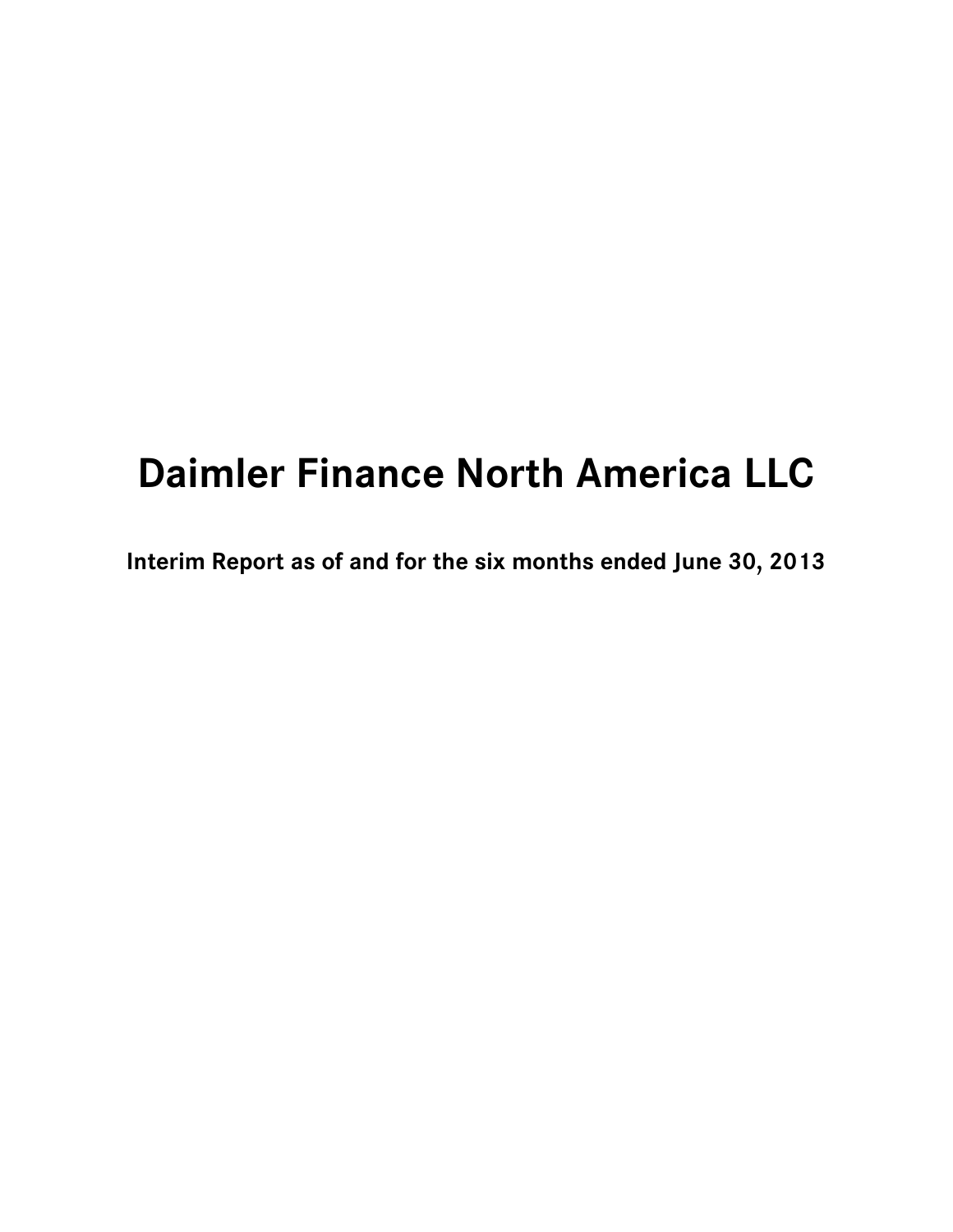# Table of Contents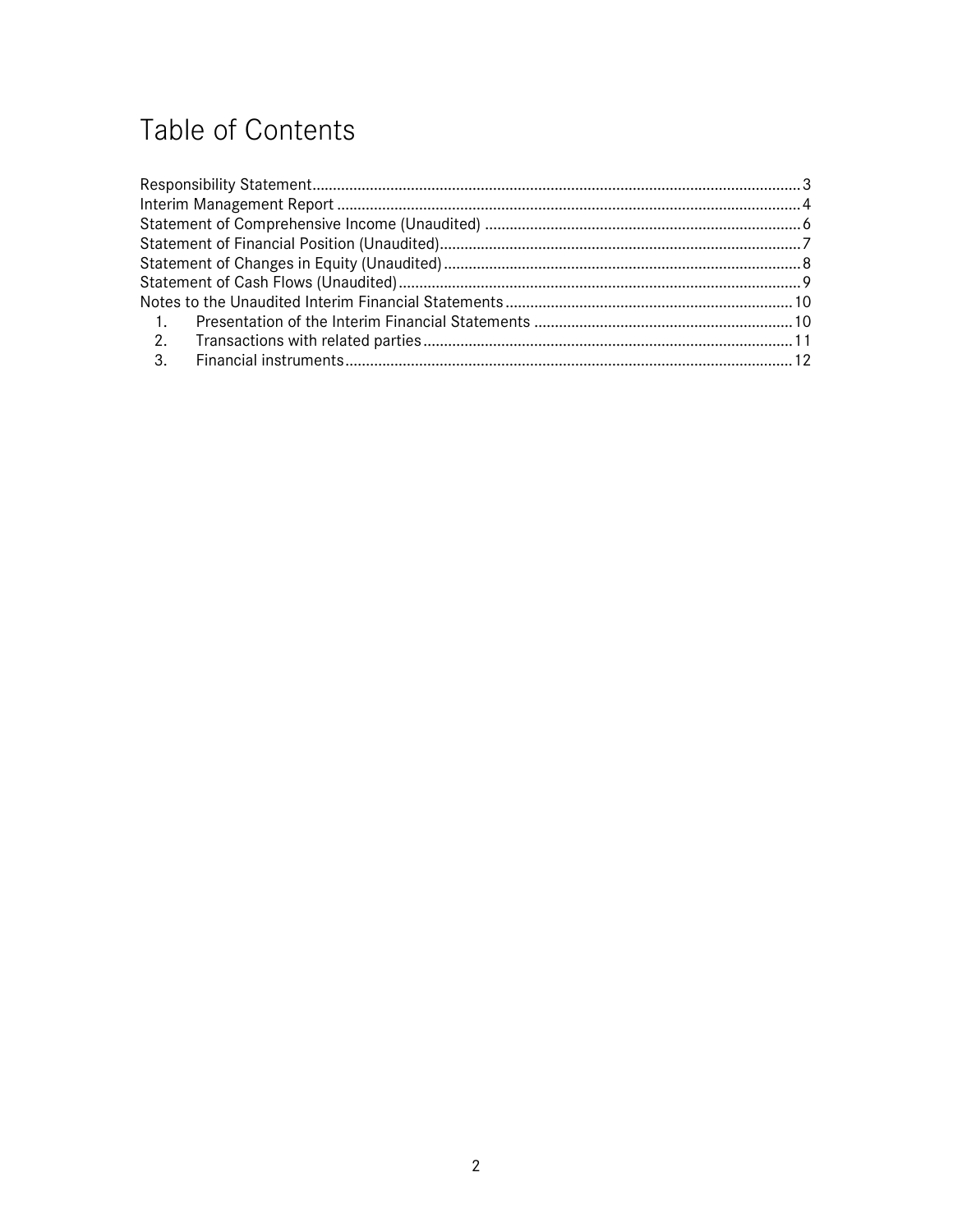### <span id="page-2-0"></span>Responsibility Statement

To the best of our knowledge, and in accordance with the applicable reporting principles for interim financial reporting, the interim financial statements give a true and fair view of the assets, liabilities, financial position and profit or loss of the Company, and the interim management report of the Company includes a fair review of the development and performance of the business and the position of the Company, together with a description of the principal opportunities and risks associated with the expected development of the Company for the remaining months of the financial year.

Montvale, NJ (USA), August 16, 2013

Ruben Simmons and Birger Ostermann

Birger

*President & CEO Chief Accounting Officer*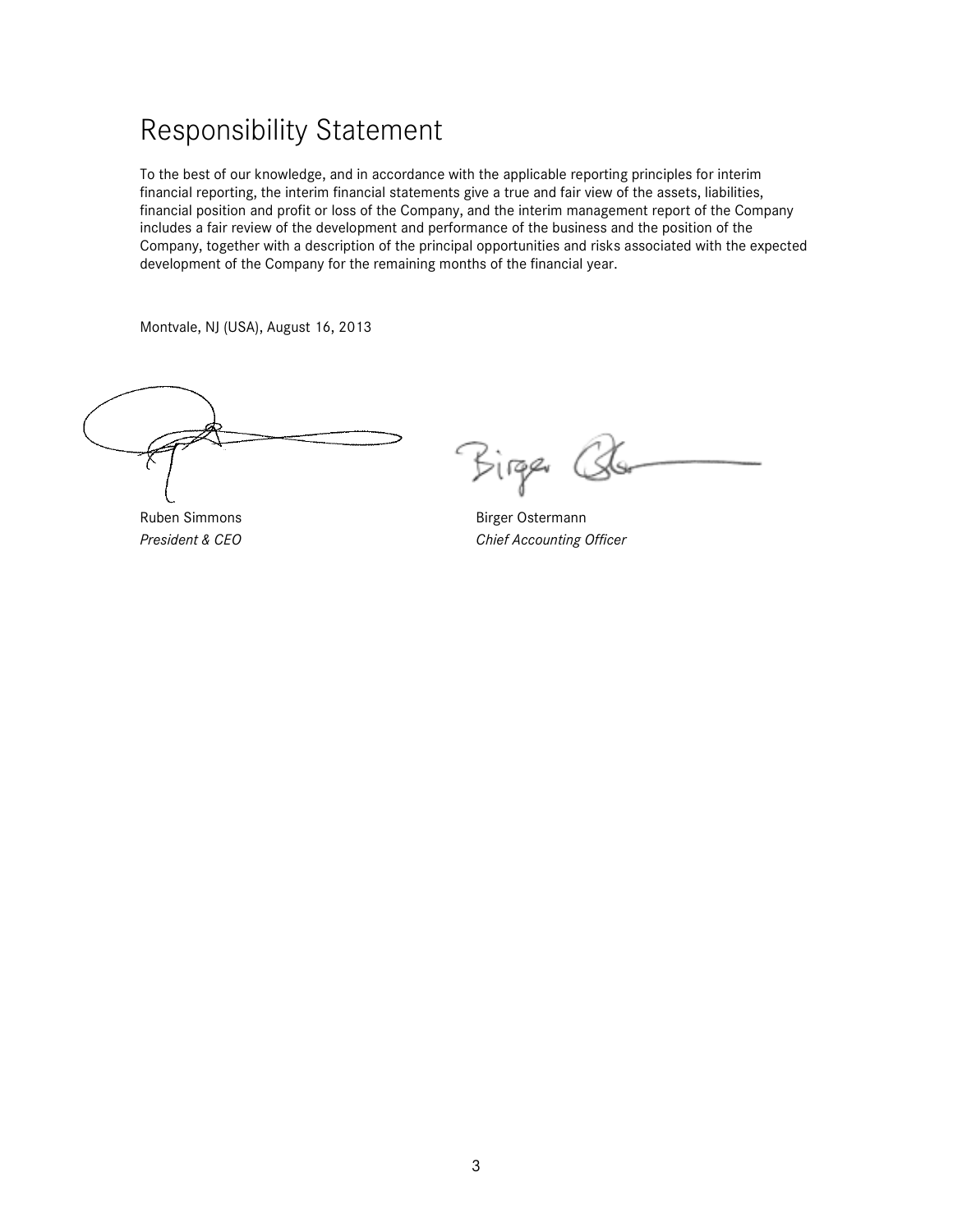## <span id="page-3-0"></span>Interim Management Report

#### **General**

Daimler Finance North America LLC ("DFNA" or the "Company") is a wholly-owned subsidiary of Daimler North America Corporation ("DNA"), which is in turn a wholly-owned subsidiary of Daimler AG ("DAG" or "Daimler").

DFNA accesses U.S. and foreign capital markets to raise funds, which it lends to DNA through a consolidated funding and cash management system. As such, it has relationships with other subsidiaries of DAG. DAG has issued full and unconditional guarantees for DFNA's obligations incurred under its outstanding notes and bonds and commercial paper programs. DFNA and DNA have entered into an intercompany loan agreement which is intended to mirror DFNA's external borrowings such that interest expense with third parties is offset by corresponding interest income from DNA.

This document contains forward-looking statements that reflect our current views about future events. The words such as "anticipate," "assume," "believe," "estimate," "expect," "intend," "may," "can," "could," "plan," "project," "should" and similar expressions are used to identify forward-looking statements. These statements are subject to many risks and uncertainties, including:

- an adverse development of global economic conditions, in particular a decline of demand and investment activity in the United States;
- a deterioration of our refinancing possibilities on the credit and financial markets, which could result in an increase in borrowing costs or limit our funding flexibility;
- changes in currency exchange rates and interest rates;
- changes in laws, regulations and government policies that may affect the Company or any of its sister companies; and
- the business outlook of the Company's sister companies in the United States, which may affect the funding requirements of these companies in the automotive and financial services businesses.

The following discussion should be read in conjunction with the Company's financial statements as of and for the six months ended June 30, 2013 and June 30, 2012, which were prepared in accordance with International Accounting Standard (IAS) 34 "Interim Financial Reporting".

#### **Earnings**

#### *Interest Income*

Interest income was \$294,195 for the six months ended June 30, 2013 compared to \$289,823 for the six months ended June 30, 2012.

#### *Interest Expense*

Interest expense was \$294,195 for the six months ended June 30, 2013, compared to \$289,823 for the six months ended June 30, 2012.

#### *Guarantee Fees*

Guarantee fees charged by DAG were \$12,134 for the six months ended June 30, 2013, compared to \$5,685 for the six months ended June 30, 2012. This increase is caused by DAG raising the rate it charges for guaranteeing DFNA's outstanding debt.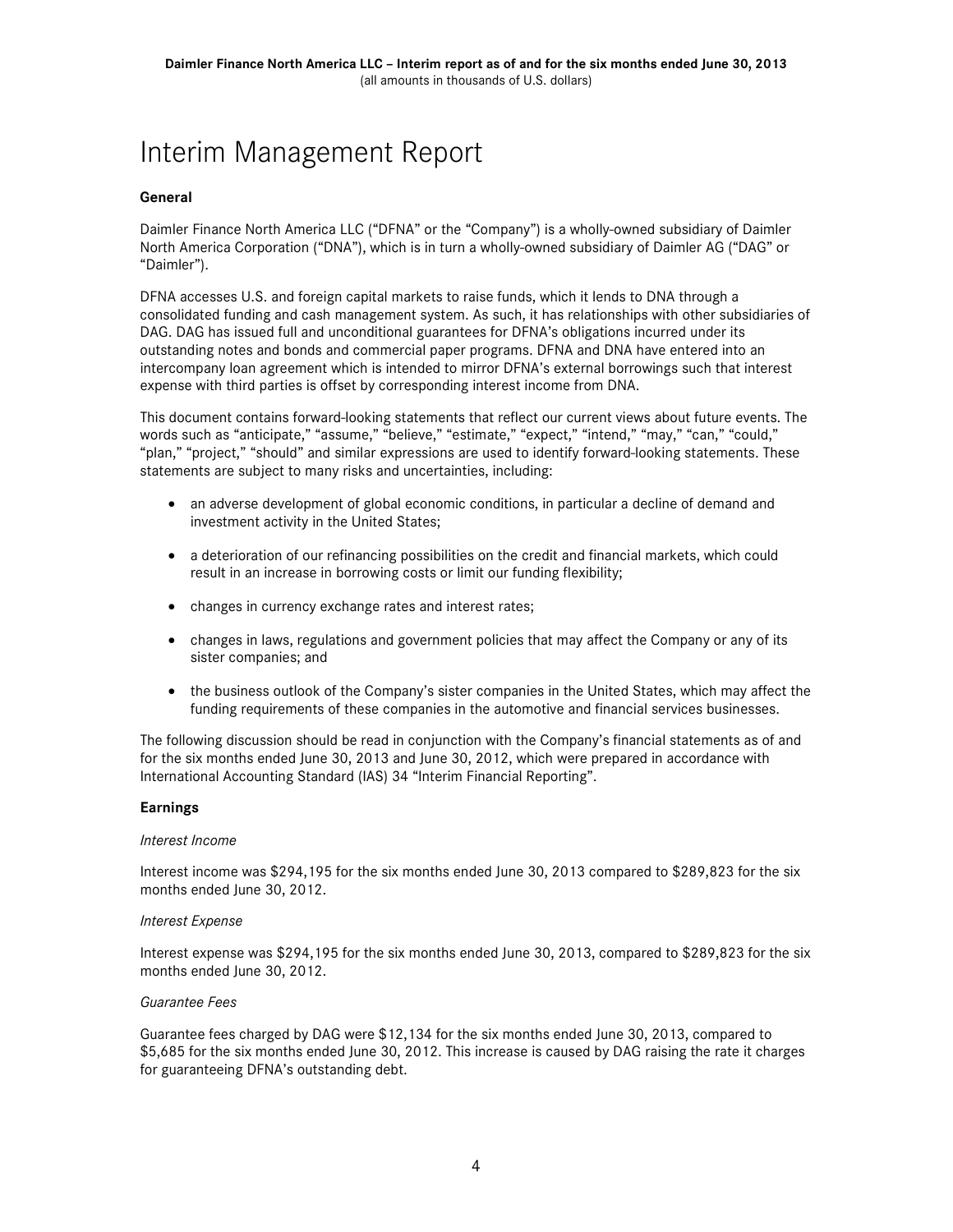#### *Administrative Expenses*

Administrative expenses were \$1,534 for the six months ended June 30, 2013 as compared to \$766 for the six months ended June 30, 2012.

#### *Reimbursement of expenses from DNA*

DFNA and DNA are parties to an agreement based on which DNA reimburses DFNA for any and all expenses incurred in connection with the administration of DFNA's notes and bonds program and commercial paper program.

#### *Net income*

Net income was zero for both the six months ended June 30, 2013 and the six months ended June 30, 2012.

#### **Financial Position**

Total assets were \$18,895,091 at June 30, 2013 compared to \$17,949,186 at December 31, 2012, an increase of \$945,905 or 5% because the issuances of loans exceeded the repayments of loans in 2013.

Total liabilities also increased to \$18,895,091 at June 30, 2013 from \$17,949,186 at December 31, 2012, reflecting the issuances of notes and bonds exceeded the repayments of notes and bonds in 2013.

#### **Liquidity and Capital Resources**

In the ordinary course of business, the Company issues notes and bonds and commercial paper in the US and foreign capital markets and lends the proceeds to DNA. Notes with a total face value of \$3,000,000 were issued during the first six months of 2013. Commercial papers of \$1,393,767 were outstanding as of June 30, 2013. The Company had neither cash nor cash equivalents as of June 30, 2013 and December 31, 2012.

#### **Risk Report**

Many factors could directly and indirectly, through the close affiliation with DAG's affiliated companies, affect the Company's business, financial condition, and cash flows. The results of operations would not be affected due to the existing reimbursement agreements with DNA. The principal risks are described in DFNA's annual report 2012, which was submitted to the Luxembourg Stock Exchange on April 15, 2013.

#### **Outlook**

We expect net income and equity to be zero in 2013. This expectation is based on the assumption of a stable economic development and continuation of the Company's business model.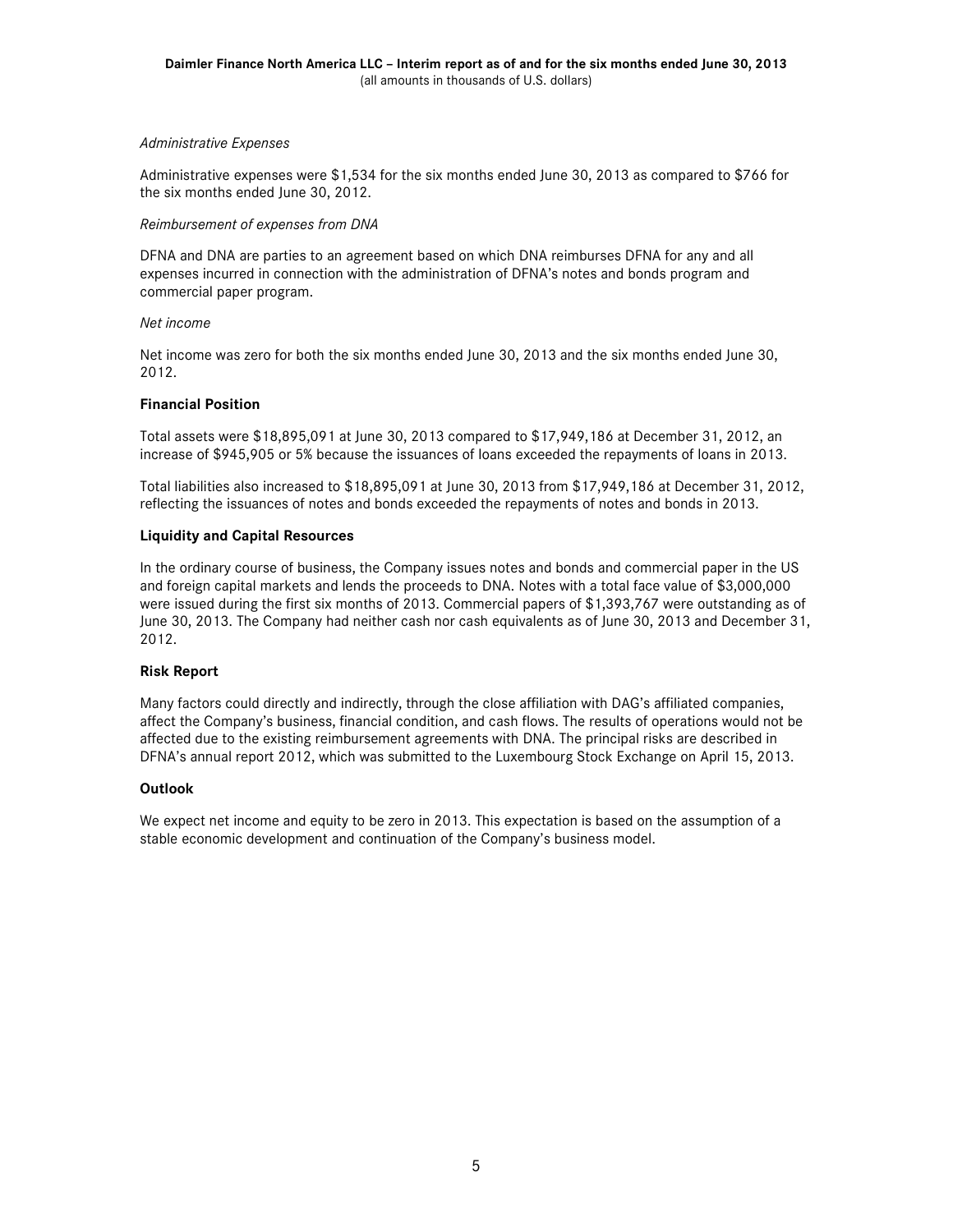# <span id="page-5-0"></span>Statement of Comprehensive Income (Unaudited)

|                                     |               | Six months ended<br><b>June 30,</b> |            |
|-------------------------------------|---------------|-------------------------------------|------------|
|                                     | <b>Note</b>   | 2013                                | 2012       |
| Interest income - DNA               |               | 294,195                             | 289,823    |
| Interest expense - external parties |               | (294, 195)                          | (289, 823) |
| Guarantee fees - DAG                | $\mathcal{P}$ | (12, 134)                           | (5,685)    |
| Net interest expense                |               | (12, 134)                           | (5,685)    |
|                                     |               |                                     |            |
| Other financial income, net         |               |                                     |            |
| Administrative expenses             | $\mathcal{P}$ | (1,534)                             | (766)      |
| Reimbursement of expenses from DNA  | 2             | 13,668                              | 6,451      |
| Net income                          |               |                                     |            |
| Total comprehensive income          |               |                                     |            |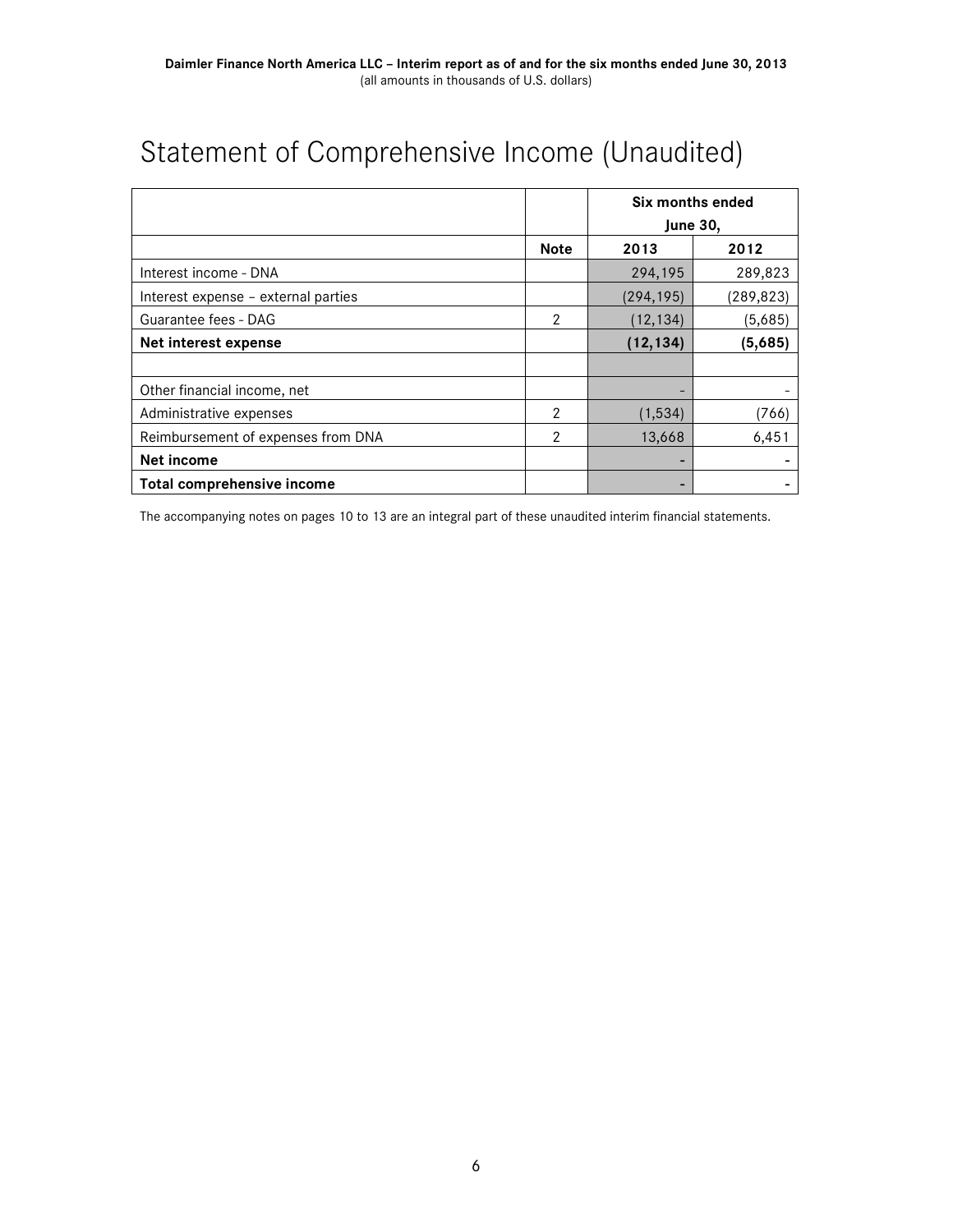|                                      |                | <b>June 30,</b> | December 31, |
|--------------------------------------|----------------|-----------------|--------------|
|                                      | <b>Note</b>    | 2013            | 2012         |
| <b>Assets</b>                        |                |                 |              |
| Receivables from related parties     | $\overline{2}$ | 12,436,485      | 11,238,967   |
| <b>Total non-current assets</b>      |                | 12,436,485      | 11,238,967   |
| Receivables from related parties     | $\overline{2}$ | 6,295,935       | 6,510,818    |
| Accrued interest income from DNA     |                | 162,671         | 199,401      |
| <b>Total current assets</b>          |                | 6,458,606       | 6,710,219    |
| <b>Total assets</b>                  |                | 18,895,091      | 17,949,186   |
|                                      |                |                 |              |
| <b>Equity and liabilities</b>        |                |                 |              |
| <b>Total equity</b>                  |                |                 |              |
| Notes and bonds payable              | 3              | 12,436,485      | 11,238,967   |
| <b>Total non-current liabilities</b> |                | 12,436,485      | 11,238,967   |
| Payables to related parties          | 3              | 11,894          | 11,961       |
| Notes and bonds payable              | 3              | 4,890,274       | 4,749,830    |
| Commercial paper                     | 3              | 1,393,767       | 1,749,027    |
| Accrued interest expense             |                | 162,671         | 199,401      |
| <b>Total current liabilities</b>     |                | 6,458,606       | 6,710,219    |
| <b>Total liabilities</b>             |                | 18,895,091      | 17,949,186   |
| <b>Total equity and liabilities</b>  |                | 18,895,091      | 17,949,186   |

# <span id="page-6-0"></span>Statement of Financial Position (Unaudited)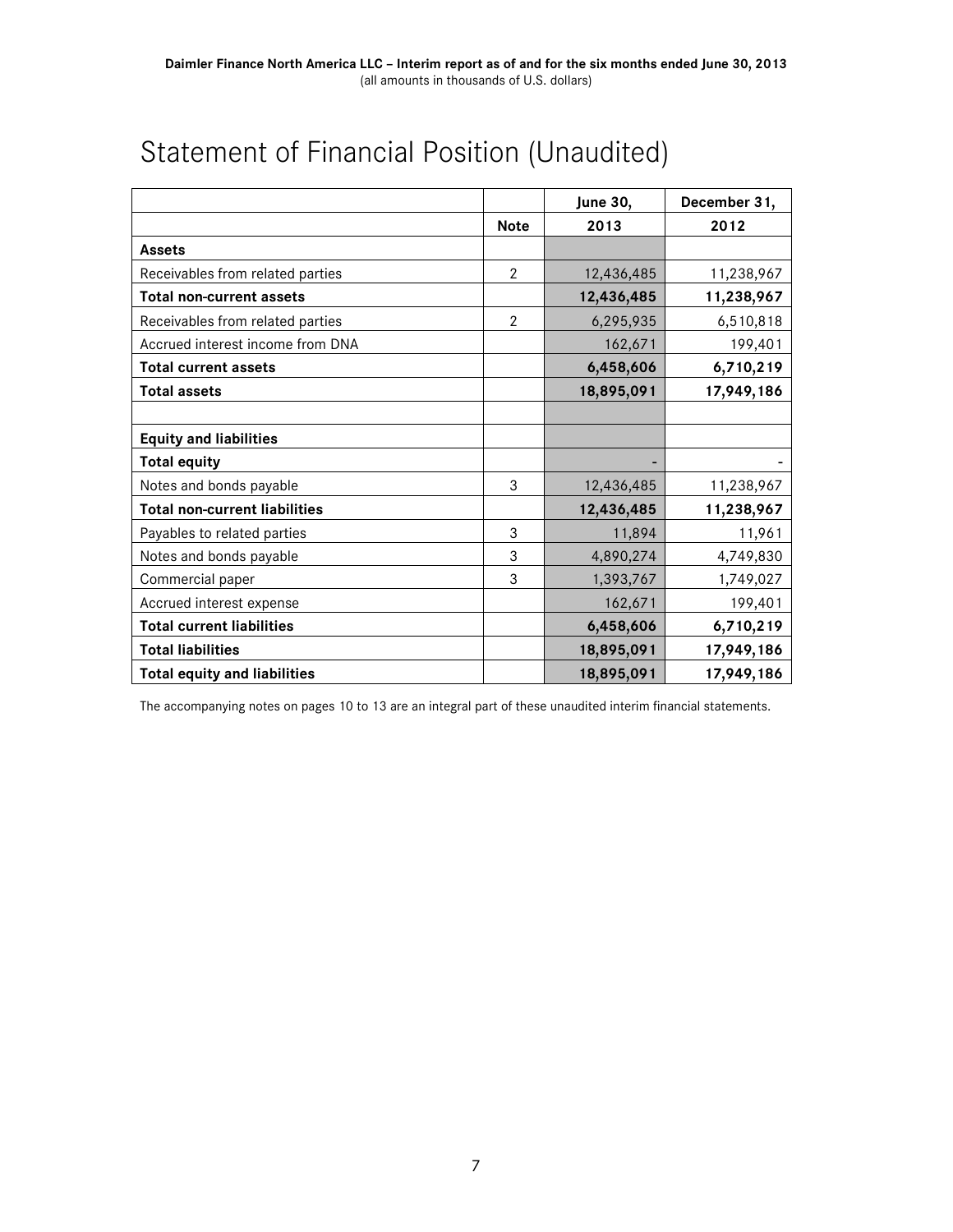# <span id="page-7-0"></span>Statement of Changes in Equity (Unaudited)

|                                                           | Member's<br>Investment | Retained<br><b>Earnings</b> | <b>Other</b><br><b>Reserves</b> | Total<br><b>Equity</b> |
|-----------------------------------------------------------|------------------------|-----------------------------|---------------------------------|------------------------|
| Balance at January 1, 2012                                |                        |                             |                                 |                        |
| Net income                                                |                        |                             |                                 |                        |
| Total comprehensive income                                |                        |                             | ۰                               |                        |
| Transactions with owners directly<br>recognized in equity |                        |                             |                                 |                        |
| Balance at June 30, 2012                                  |                        |                             | -                               |                        |
| Balance at January 1, 2013                                |                        |                             |                                 |                        |
| Net income                                                |                        |                             |                                 |                        |
| Total comprehensive income                                |                        |                             |                                 |                        |
| Transactions with owners directly<br>recognized in equity |                        |                             |                                 |                        |
| Balance at June 30, 2013                                  |                        |                             |                                 |                        |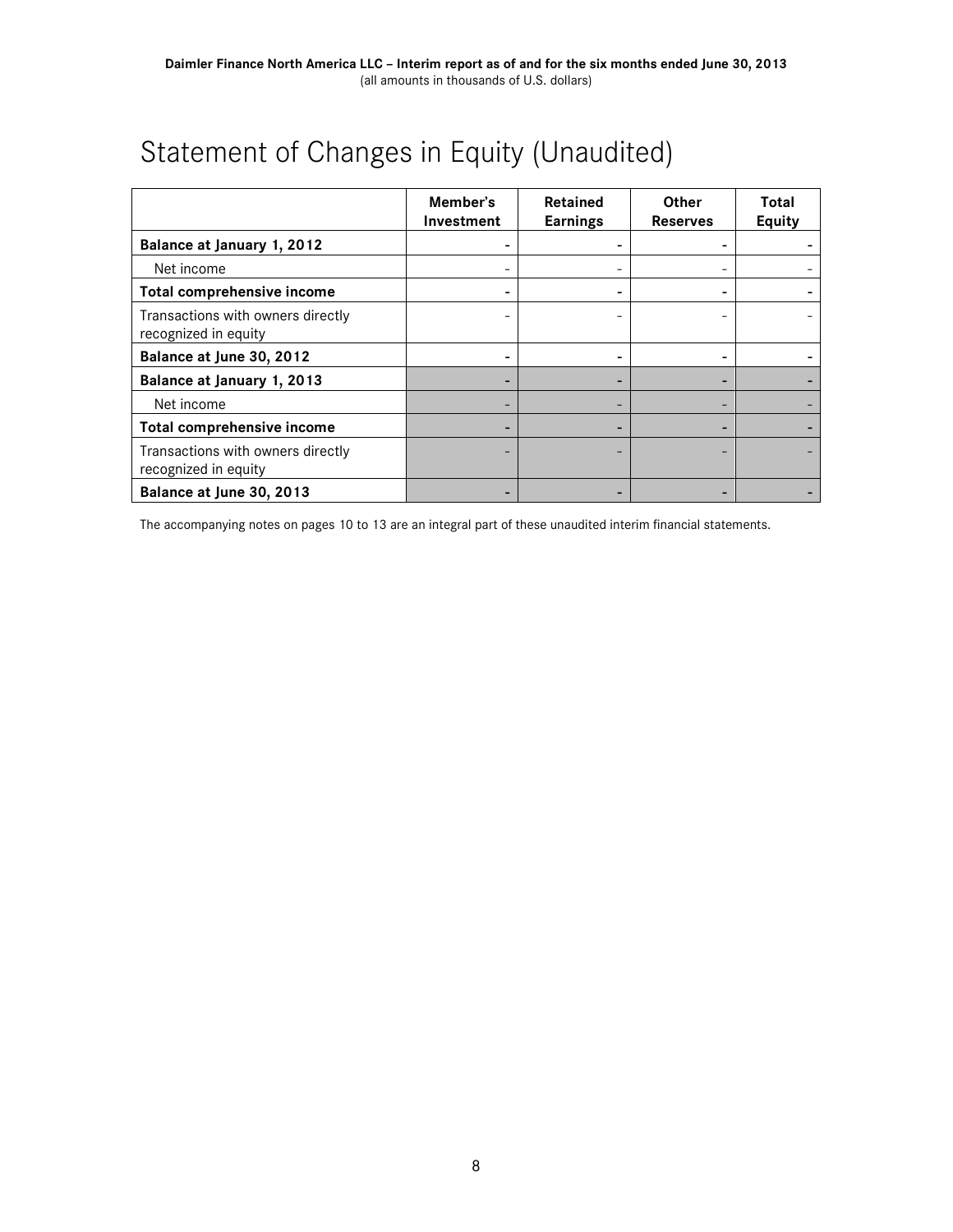# <span id="page-8-0"></span>Statement of Cash Flows (Unaudited)

|                                                          |             | Six months ended<br><b>June 30,</b> |               |
|----------------------------------------------------------|-------------|-------------------------------------|---------------|
|                                                          |             |                                     |               |
|                                                          | <b>Note</b> | 2012<br>2013                        |               |
| Net income                                               |             |                                     |               |
| Net increase in receivables from related parties         | 2           | (1,011,399)                         | (1,807,344)   |
| Net decrease in payables to related parties              | 2           | (66)                                | (1,834)       |
| Net cash used in operating activities                    |             | (1,011,465)                         | (1,809,178)   |
| Net cash from investing activities                       |             |                                     |               |
| Repayments of notes and bonds payable                    | 3           | (1,613,750)                         | (2, 449, 425) |
| Issuances of notes and bonds payable                     | 3           | 2,987,668                           | 3,390,384     |
| Repayments of commercial paper                           | 3           | (892, 850)                          | (1,013,380)   |
| Issuances of commercial paper                            | 3           | 530,397                             | 1,881,599     |
| Net cash from financing activities                       |             | 1,011,465                           | 1,809,178     |
| Net increase/decrease in cash and cash equivalents       |             |                                     |               |
| Cash and cash equivalents at the beginning of the period |             | -                                   |               |
| Cash and cash equivalents at the end of the period       |             |                                     |               |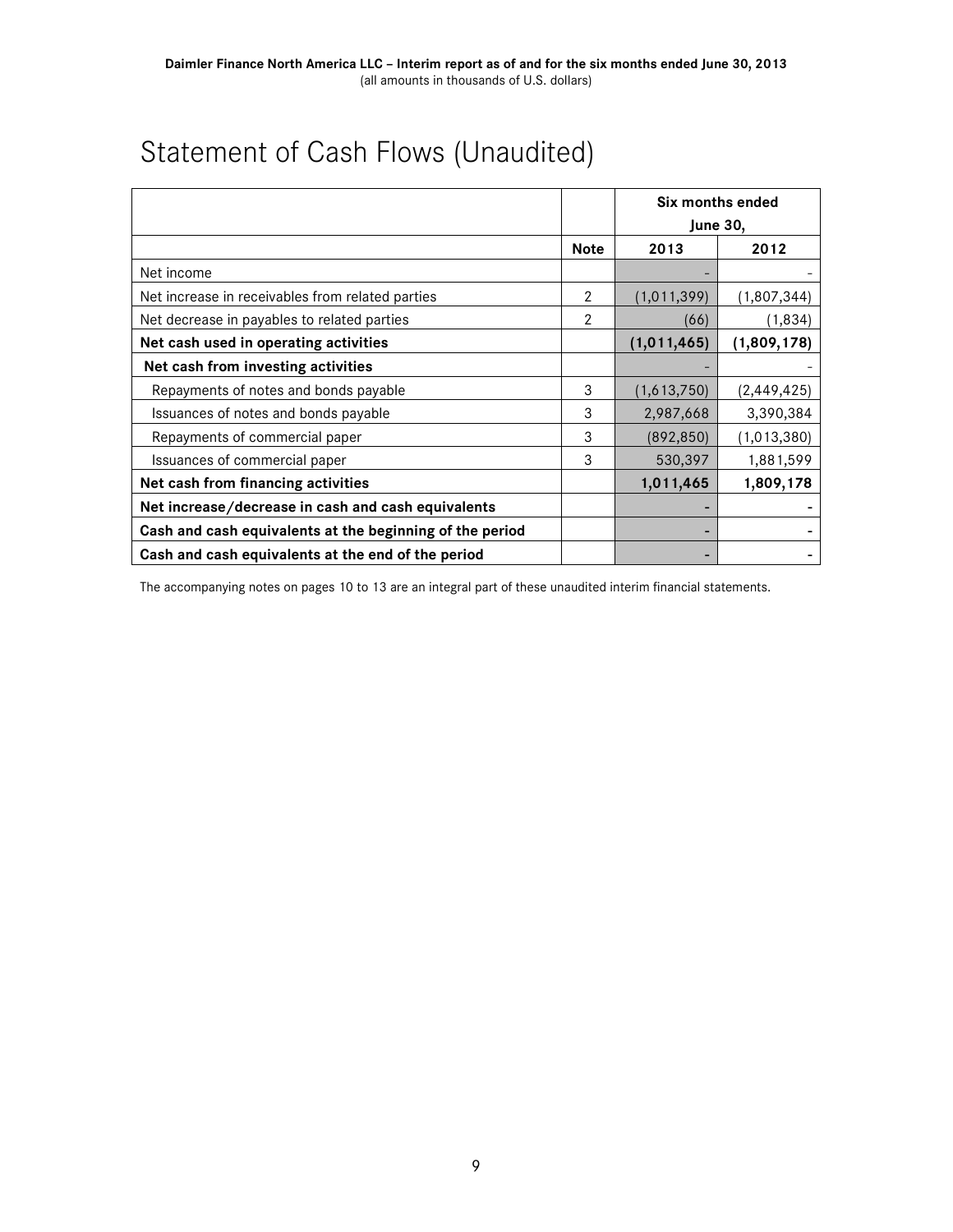### <span id="page-9-0"></span>Notes to the Unaudited Interim Financial Statements

### <span id="page-9-1"></span>**1. Presentation of the Interim Financial Statements**

These unaudited interim financial statements of Daimler Finance North America LLC ("DFNA" or the "Company") have been prepared in accordance with International Accounting Standard (IAS) 34, "Interim Financial Reporting".

Daimler Finance North America LLC ("DFNA" or the "Company") is a limited liability company organized under the laws of Delaware. The Company is a wholly-owned subsidiary of Daimler North America Corporation ("DNA"), which is in turn a wholly-owned subsidiary of Daimler AG ("DAG"). Its registered office is located at 1209 Orange Street, Wilmington, Delaware 19801, USA.

These interim financial statements are presented in U.S. dollars ("\$"), which is the Company's functional currency. Unless otherwise stated all amounts are presented in thousands of U.S. dollars.

In the opinion of the management, the interim financial statements reflect all adjustments (i.e. normal recurring adjustments) necessary for a fair presentation of the results of operations and the financial position of DFNA. Operating results for the interim periods presented are not necessarily indicative of the results that may be expected for any future period or the full fiscal year. The interim financial statements should be read in conjunction with the December 31, 2012 audited IFRS financial statements and notes which were submitted to the Luxembourg Stock Exchange on April 15, 2013. The accounting policies applied by DFNA in these interim financial statements are the same as those applied in the audited IFRS financial statements as of and for the year ended December 31, 2012.

Preparation of interim financial statements in conformity with IFRS requires management to make estimates, assessments and assumptions which can affect the amounts and reporting of assets and liabilities, the reporting of contingent assets and liabilities on the balance sheet date and the amounts of income and expense reported for the period. Actual amounts can differ from those estimates. Changes in estimates, assessments and assumptions can have a material impact on the consolidated financial statements.

<span id="page-9-2"></span>In May 2011, IASB published IFRS 13 ''Fair Value Measurement'', which combines the regulations for fair value measurement that were previously contained in the individual IFRS into a single standard and replaces them with a uniform IFRS framework for measuring fair value. IFRS 13 must be applied prospectively for financial years which begin on or after January 1, 2013. The initial application of the standard does not lead to significant changes in the measurement of assets and liabilities. Changes are required in the notes, according to which the disclosures on the fair values of financial instruments, which previously had to be made only in the year-end financial statements, now also have to be made in the interim reports. Further information is provided in note 3.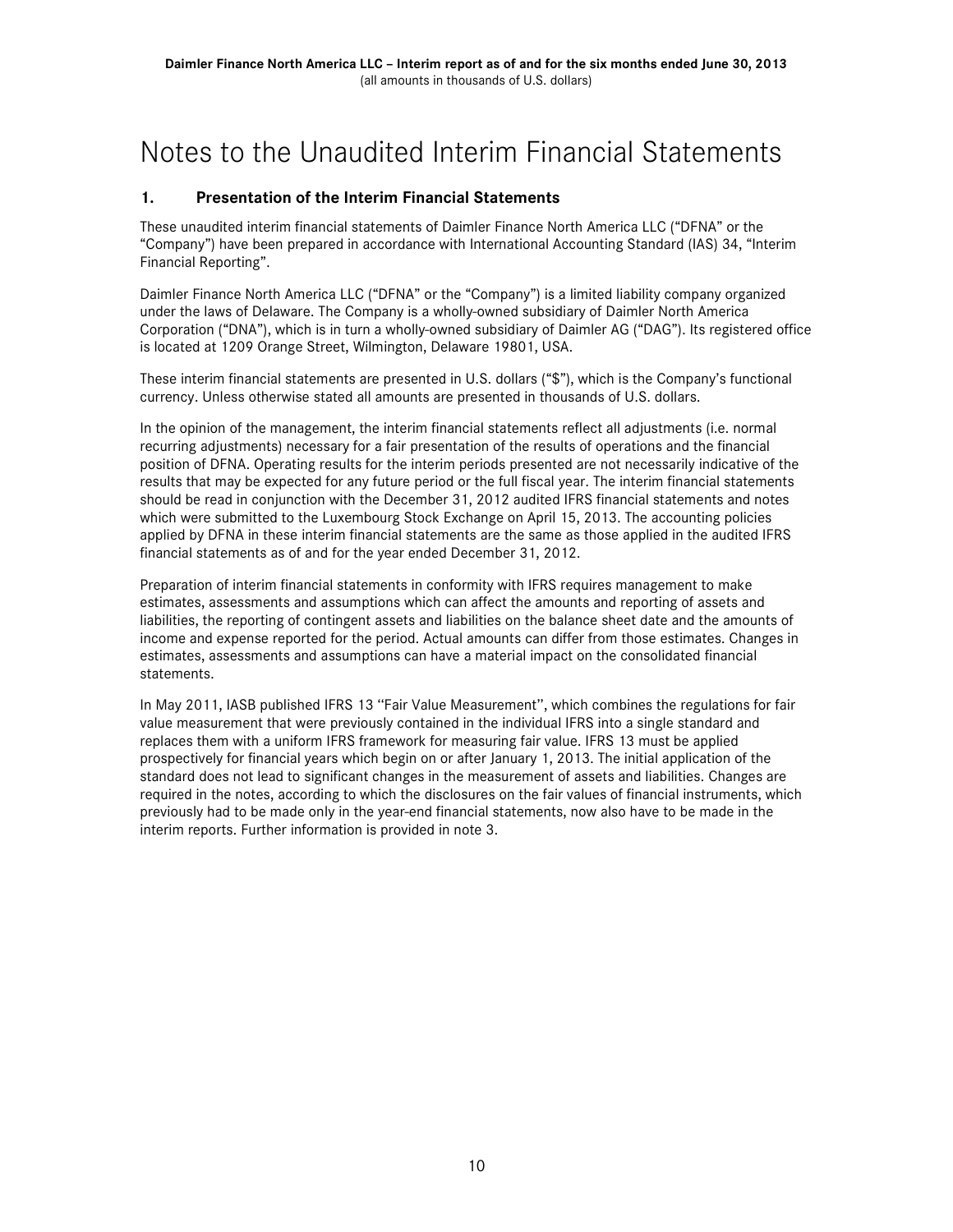### **2. Transactions with related parties**

The following table sets forth amounts receivable from related parties:

|            | June 30, 2013 | December 31, 2012 |
|------------|---------------|-------------------|
| <b>DNA</b> | 18,732,391    | 17,749,770        |
| <b>DAG</b> | 29            | 15                |
| Total      | 18,732,420    | 17,749,785        |

The following table sets forth amounts payable to related parties:

|                                           | June 30, 2013 | December 31, 2012 |
|-------------------------------------------|---------------|-------------------|
| <b>DAG</b>                                | 11.485        | 7.210             |
| Daimler North America Finance Corporation | 409           | $4.75^{\degree}$  |
| Total                                     | 11.894        | 11.961            |

DFNA is charged fees for the full and unconditional guarantees on its outstanding notes and bonds and commercial paper programs by DAG. These fees are calculated as a set percentage of the outstanding notes and bonds and commercial paper for any given year. These guarantee fees were \$12,134 and \$5,685 for the six months ended June 30, 2013 and June 30, 2012, respectively.

The Company is charged for administrative overhead expense by DNA. These expenses were \$1,534 and \$766 for the six months ended June 30, 2013 and June 30, 2012, respectively.

DFNA and DNA are also parties to agreements pursuant to which DNA reimburses DFNA for any and all expenses incurred in connection with the administration of DFNA's notes and bonds and commercial paper programs. These reimbursements are recognized in income.

<span id="page-10-0"></span>There are no related party transactions with key management personnel as defined in IAS 24.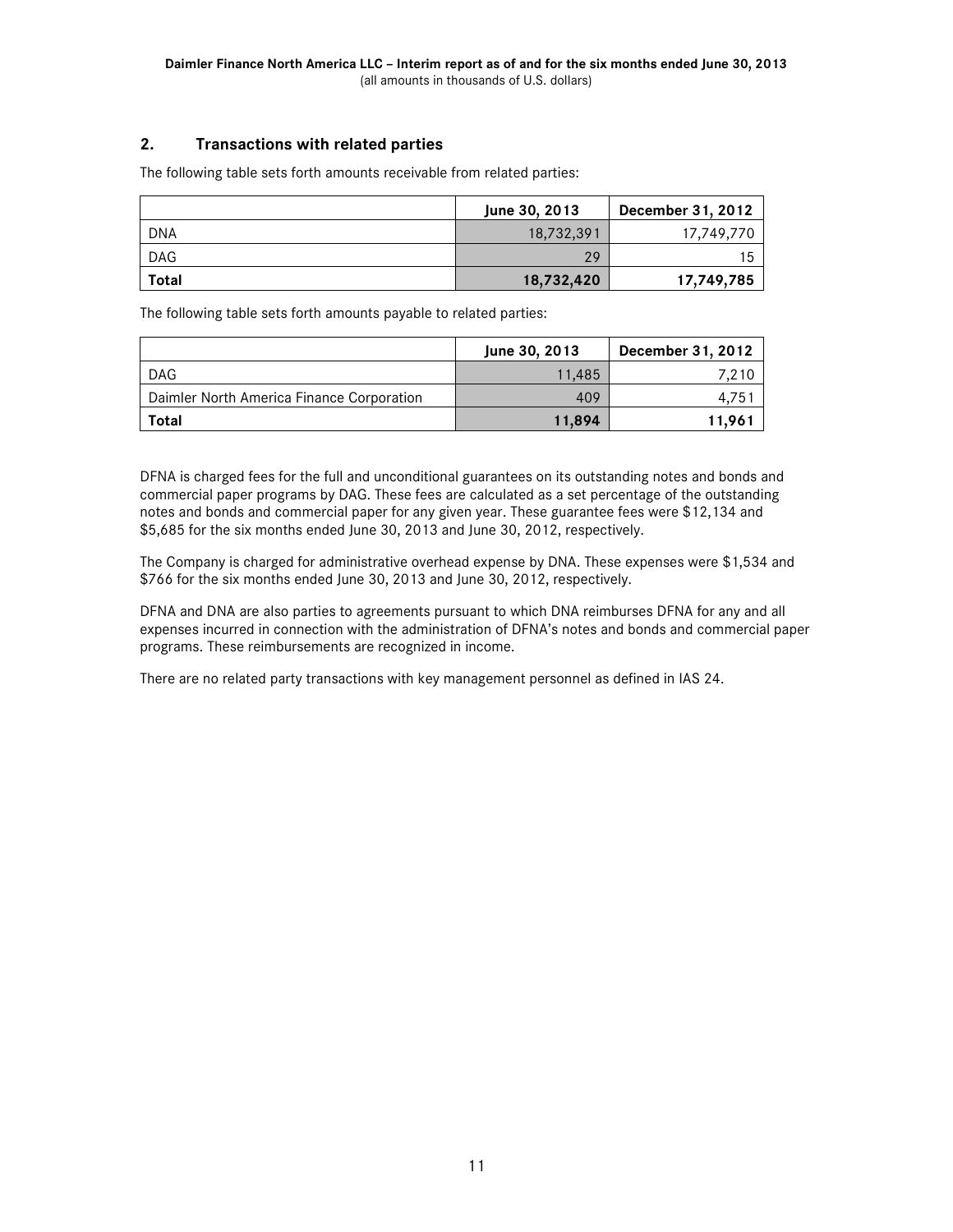### **3. Financial instruments**

### **(a) Carrying amounts and fair values of financial instruments**

The following table shows the carrying amounts and fair values of the Company's financial instruments by IAS 39 "Financial Instruments: Recognition and Measurement" measurement category. The fair value of a financial instrument is the amount for which an asset could be exchanged, or a liability settled, between knowledgeable, willing parties in an arm's length transaction. Given the varying influencing factors, the reported fair values can only be viewed as indicators of the prices that may actually be achieved on the market.

|                                                  | June 30, 2013      |                   | December 31, 2012         |                   |
|--------------------------------------------------|--------------------|-------------------|---------------------------|-------------------|
|                                                  | Carrying<br>amount | <b>Fair value</b> | <b>Carrying</b><br>amount | <b>Fair value</b> |
| Loans and receivables                            |                    |                   |                           |                   |
| Receivables from related parties                 | 18,732,420         | 19,567,588        | 17,749,785                | 18,904,886        |
| Accrued interest income from DNA                 | 162,671            | 162,671           | 199,401                   | 199,401           |
| Total loans and receivables                      | 18,895,091         | 19,730,259        | 17,949,186                | 19,104,287        |
| <b>Total financial assets</b>                    | 18,895,091         | 19,730,259        | 17,949,186                | 19, 104, 287      |
|                                                  |                    |                   |                           |                   |
| Financial liabilities at amortized cost          |                    |                   |                           |                   |
| Notes and bonds payable                          | 17,326,759         | 18, 161, 927      | 15,988,797                | 17, 143, 898      |
| Commercial paper                                 | 1,393,767          | 1,393,767         | 1,749,027                 | 1,749,027         |
| Payables to related parties                      | 11,894             | 11,894            | 11,961                    | 11,961            |
| Accrued interest expense                         | 162,671            | 162,671           | 199,401                   | 199,401           |
| Total financial liabilities at amortized<br>cost | 18,895,091         | 19,730,259        | 17,949,186                | 19,104,287        |
|                                                  |                    |                   |                           |                   |
| <b>Total financial liabilities</b>               | 18,895,091         | 19,730,259        | 17,949,186                | 19,104,287        |

The fair values of financial instruments were calculated on the basis of market information available at the reporting date. Due to the short nature of accrued interest income and interest expense, commercial paper and payables to related parties, management assumes that their fair values are equal to the carrying amounts.